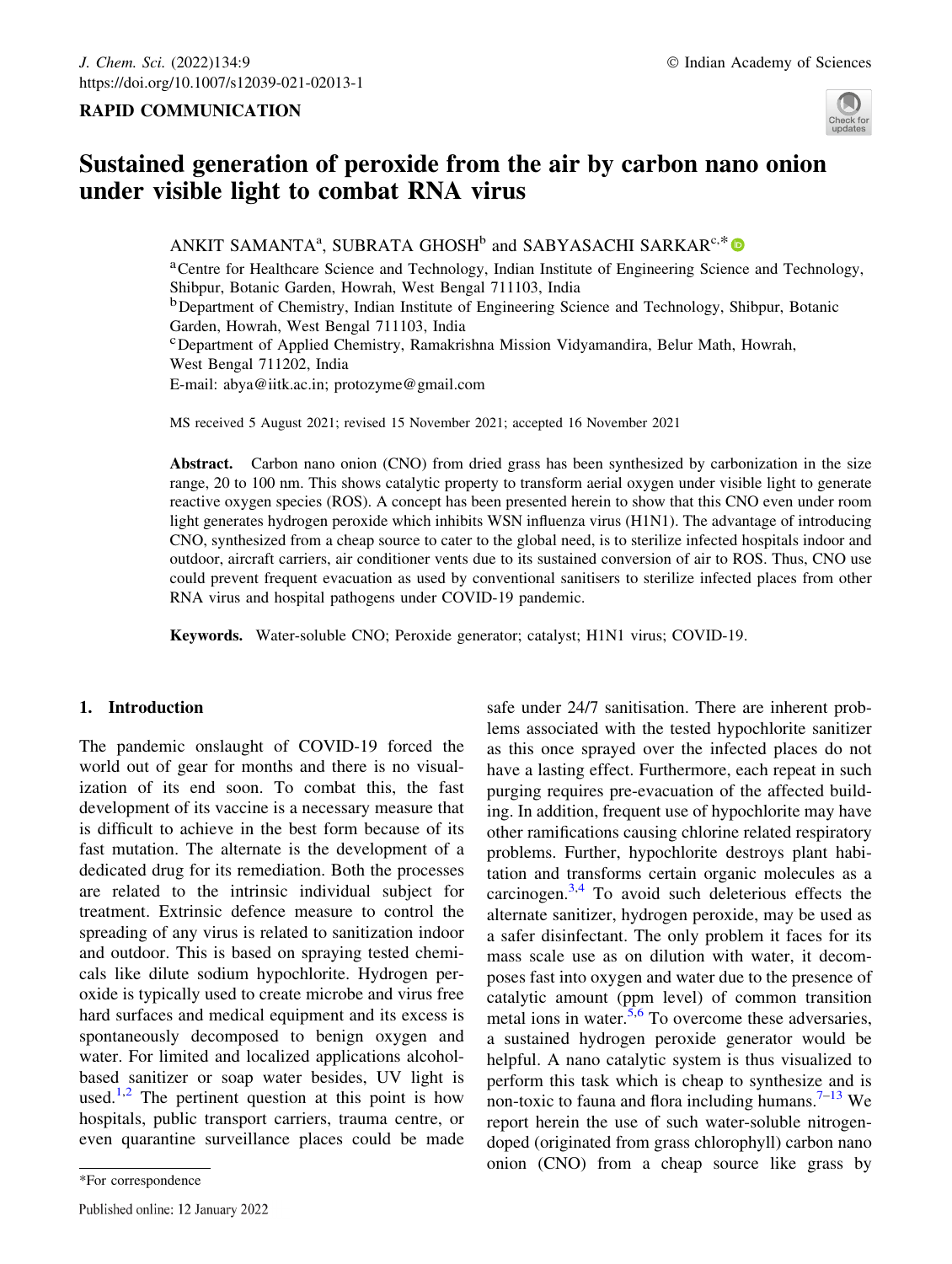carbonizing it and by selective oxidation $8,14$  to get this in the average size around 100 nm.

#### 2. Experimental

#### 2.1 Synthesis

The synthesis of such spontaneous nitrogen-doped CNO was made by following our established method using wood wool to synthesise  $CNO<sup>8</sup>$ . The starting material is only dried green grass instead of wood wool which contains nitrogen in the chlorophyll ring and so it is imbibed as hetero atom in the carbon frame as found by XPS study. The detailed microscopic and spectroscopic characterization has been presented in Figure 1. We have already demonstrated that such nano carbons are non-toxic in the study of the entire life cycle of Drosophila melanogaster, E. coli and also in plant systems.<sup>7–14</sup> Interestingly, while our work was in progress a separate publication to achieve nano carbon sphere indirectly via the formation of carbon nanotube from grass appeared in the literature.<sup>15</sup>

## 2.2 HA assay

A study on the infectivity and HA assay on WSN virus (H1N1) with this CNO has been carried out. Lyophilized CNO was dissolved in PBS-pH 8 to create its concentration of 1 mg/mL. WSN influenza virus was diluted to 1 HAU ( $\sim$  10^5 PFU). 50 µL of virus mixed with  $50 \mu L$  of CNO (final CNO concentration was 1 mg/mL) and incubated at  $37^{\circ}$ C for 0 min, 10 min, 30 min, 60 min, 90 min time. After the incubation time, a confluent monolayer of MDCK cells, which was seeded in 96 well plate the day before, was washed with PBS to remove the media and 40 µL of the virus and CNO ( $\sim$  0.4 HA units) mix was added to the respective well and incubated with the cells for 60 min. In this case, the time at which the virus was incubated with CNO has increased by 60 min, for example, the virus incubated with CNO for 0 time has been incubated for 60 min extra, and so on for the other samples. After 60 min incubation with the cells, the inoculum was removed and the cells were washed again with PBS to remove any trace of CNO and unbound virus present, the DMEM media was added to cells and incubated for 72 h at 37  $\,^{\circ}$ C. For the HA assay, after 72 h, 50  $\mu$ L of the cell supernatant for each time point was mixed with  $50 \mu L$  of Guinea pig RBC's in 96 well plate V bottom shape and incubated for 45 min. The standard dilution strategy of the added reagents in different rows was made. However, the main issue here is to find out the inactivation of the virus in the presence of CNO. The virus was observed as inactivated by the CNO, as the RBC's were settled



Figure 1. Characterization of CNO: (a) TEM, (b) AFM, (c) DLS, (d) RAMAN, (e,i) XPS, (e,ii) nitrogen, from chlorophyll of the grass (N:3%, rest is C:75%, O:22%). For equipments details, see ref.<sup>8,12,12</sup>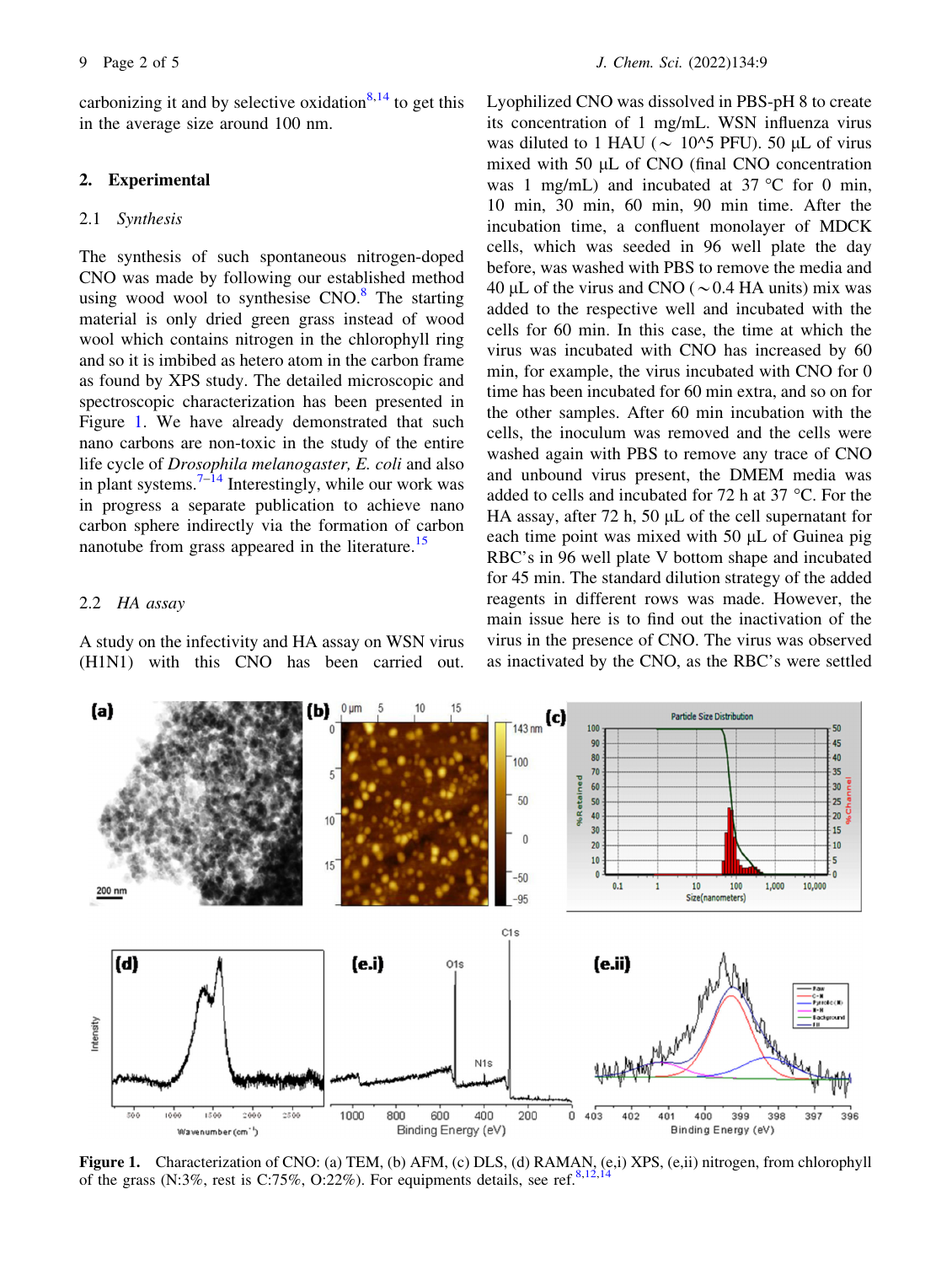down in the bottom of the well and formed a dot as shown in Figure 2.

#### 3. Results and Discussion

The effectiveness to destroy RNA virus by CNO is related to auto generation of hydrogen peroxide. CNO utilises the basic molecules available in the environment like aerial oxygen, relative humidity and visible light which would be a win-win situation for everyone. Such peroxide generation is not dependent on external energy and could be applied by spraying its aqueous solution in remote places like ducts of the air conditioners, walls indoors and outdoors of any building and public transport carriers. Interestingly, under DLS study the hydrodynamic size range of this CNO became larger (from the size distribution as measured from TEM in the range 20 to 100 nm) with optimum size distribution from 70 nm to 200 nm extending in low percentage particle size distribution to the higher range (Figure 1). With a high degree of surface charge (Zeta potential,  $\sim -70$  mV), the hydrodynamic size range cover the reported size of SARS-CoV-2. This will readily allow macromolecular collisions between CNO and H1N1 virus or SARS-CoV-2 involving electrostatic and hydrogen-bonding interactions.



Figure 2. WSN virus (H1N1) incubated with CNO under different time exposure labeled channels (top) as 0, 10, 30 min and 1, 1.5 h, V: untreated virus control. The first three wells in the column without CNO show that the infection has occurred. C: Cell control.

Before invoking any such collision it may be visualized that CNO initially form an adduct with aerial oxygen:  $\{CNO+{}^{3}O_{2} = CNO\| {}^{3}O_{2} \}$ , which under visible light excitation activate the CNO to generate singlet oxygen followed by electron transfer:  $\{CNO^+ \parallel ^1O_2\}$ , producing superoxide radicals. The superoxide radical anion disproportionates to peroxide or hydroperoxide ion and oxygen and finally to hydroxyl radical leading to the generation of all reactive oxygen species (ROS). The cascading generation of singlet oxygen, superoxide radical to peroxide has been tested by using classical inhibitors like azide, DMSO to establish the sequence of such reactions.<sup>16–18</sup> The behaviour of present CNO is similar to reduced graphene oxide that shows ROS generation in combating hospital pathogen involving reduced graphene oxide.<sup>18–20</sup> There is also a report that highly oxidized hydrophilic nanocarbon systems display a high affinity for electrons. Such nano carbons possess  $O_2$  reduction reaction capabilities to superoxide finally with the formation of  $\text{H}_2\text{O}_2$ .<sup>21</sup> A starch-iodide filter paper sprayed with 1% aqueous CNO under present study showed the development of blue colour within an hour indoor. We have checked this reaction using classical inhibitors like azide, DMSO to establish the sequence in the formation of superoxide to peroxide to hydroxyl radical involving the present CNO. This hydrogen peroxide generation has also been visualized in the development of blue coloration of the starch-iodide solution under exposure from 60 W tungsten bulb's light, as shown in Figure  $3(a)$ . The settled down precipitate obtained in the HA assay is comprised of RBC aggregate and the debris from the virus (mostly nucleic acid fractions, sugars and phosphates) along with some PBS buffer salts. In this mixture, the identification to understand the fate of the trace (catalytic amount) of CNO would be problematic. The best analytical tool of proving the morphology of CNO is either by SEM or AFM microscopy. However, the present insoluble mixture is heavily contaminated covering the trace amount of CNO and so the SEM (or AFM) will not image uniquely any signature of the used CNO rather its image will be smeared up by the dominant RBC debris and buffer salt used. Therefore, we used the iteration of CNO in the process of its sustained generation of hydrogen peroxide. The used CNO has been reused several times retaining its catalytic activity by refreshing the starch iodide solution. Thus, one may envisage that the ROS generating CNO with its peripheral hydroxyl and carboxylic acid groups may interact with the RNA virus. Normally H1N1 virus is shown to interact with drugs or other material dominantly by hydrogen bonds $^{22}$  so in the present case the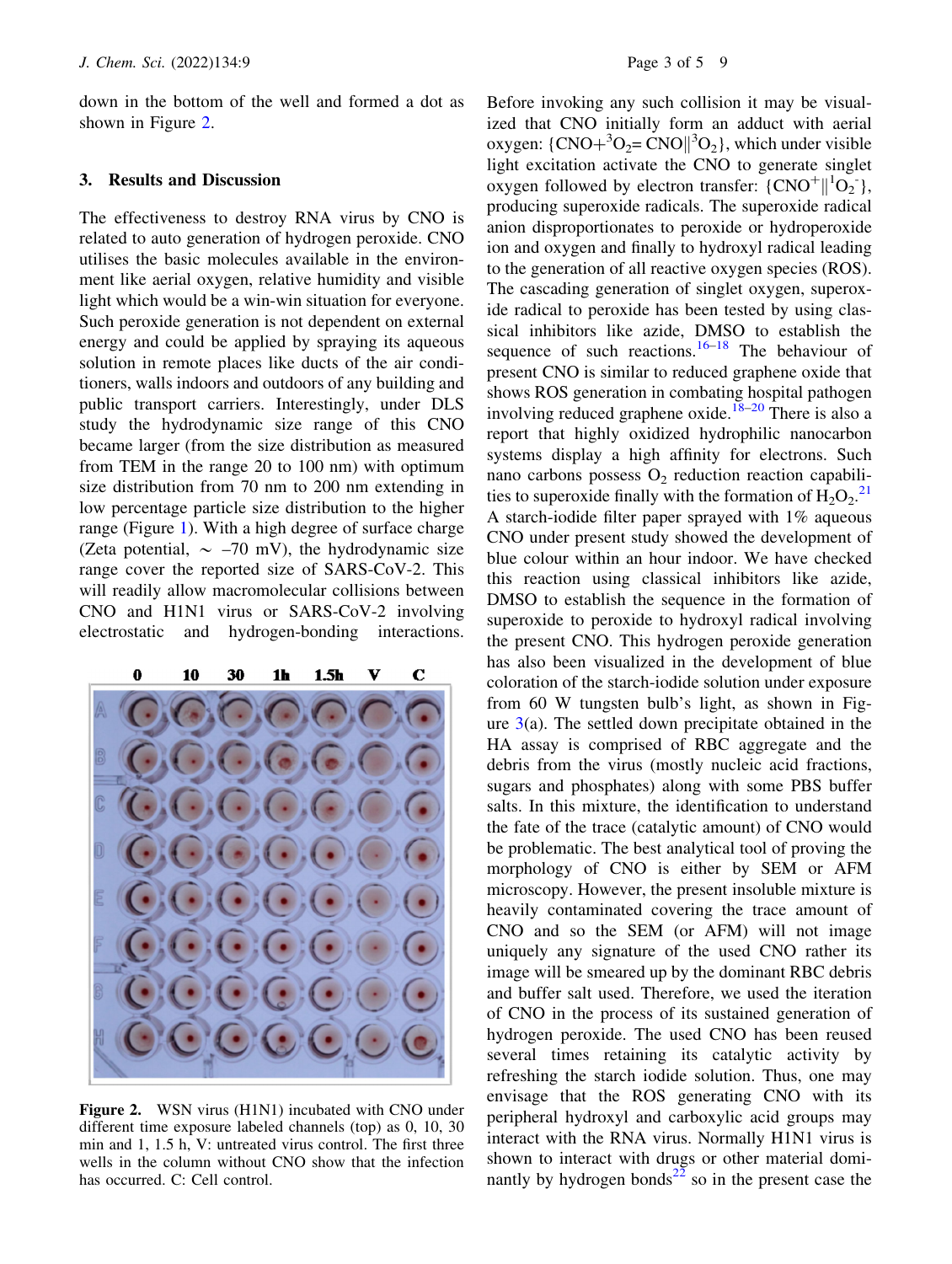

Figure 3. (a) left: starch-iodide solution as control; right: starch-iodide solution with CNO. Both are under 60 Watt tungsten lamp exposures at a distance of one meter. The blue color developed with such exposure within 2 h indicates the generation of hydrogen peroxide. (b.i) exposure of light on CNO in air generate ROS (b.ii) CNO with ROS collide with SARS-CoV-2 to rupture lipid layer and disintegrate virus RNA.

CNO with its peripheral hydrophilic functional groups may be ideal to interact with HINI virus forming adducts. Such an adduct is capable to generate hydrogen peroxide from the CNO part induced by light in air to destroy the attached HINI virus. This explains our result from the HA assay.

 $H_2O_2$  is known as the most natural and safe chemical to eradicating COVID-19. $^{23}$  Such an eradication process may involve first the rupture of the lipid layer of SARS-CoV-2. CNO generated hydrogen peroxide is known to destroy lipids in pathogens.<sup>19,20</sup> Also the denaturation and deactivation of ds-DNA under similar light-induced interaction with CNO were reported. $^{24}$  Therefore, the mode of action of hydrogen peroxide to destroy SARS-CoV-2 may be envisioned as follows. The lipid layer of SARS-CoV-2 has several pockets to invite hydrogen bond interactions with hydrophilic CNO leading to adduct formation. Under the influence of visible light and aerial oxygen, the spontaneous generation of hydrogen peroxide by CNO in the adduct may induce the rupture of the lipid layers followed by disintegrating the fragile virus RNA. This eradication process of the virus is pictorially shown in Figure 3(b).

## 4. Conclusions

In conclusion, we describe a hydrogen peroxide generating nanocatalyst, nitrogen-doped CNO, which can be prepared from simple pyrolysis of dry grass followed by controlled oxidation of the charred mass. This being fairly water-soluble can be sprayed as hydrogen peroxide generating sanitizer avoiding the frequent use of hypochlorite solution which has an adverse effect on excess use. An interesting property of this CNO is its pH-dependent solubility. Because of the presence of several electrophilic hydroxyl and carboxylic groups attached to its surface, it goes into solution in the pH range above 8 due to the deprotonation of several such groups. Below pH 7 it becomes insoluble (without sonication) due to protonated form of these groups followed by condensation of some of the adjoining hydroxyl groups to epoxy form. This results in an overall change in the geometric shape of CNO which we have already addressed in the related system.25,26 Such behaviour may be exploited by spraying water-soluble CNO dissolved around  $pH \ge 8$ . This when sprayed on the walls and other surfaces of concern will react with atmospheric carbon dioxide to lower the pH transforming this soluble form into insoluble deposition. This is important for its adherence on the surface of the hospital walls both indoor and outdoor and in the installed vents of the central air circulating system, be it a hospital, building or travel carriers. This will lead to its sustained catalytic action to release uninterrupted hydrogen peroxide. Such action is most desirable in the present COVID-19 pandemic scenario where frequent spraying hypochlorite disinfectant with human evacuation may be avoided. Its use indoors will create virusfree surroundings for the health personnel and patients or people inside any hospital or quarantine centres under auto sterilized aerosol environment for a long time.